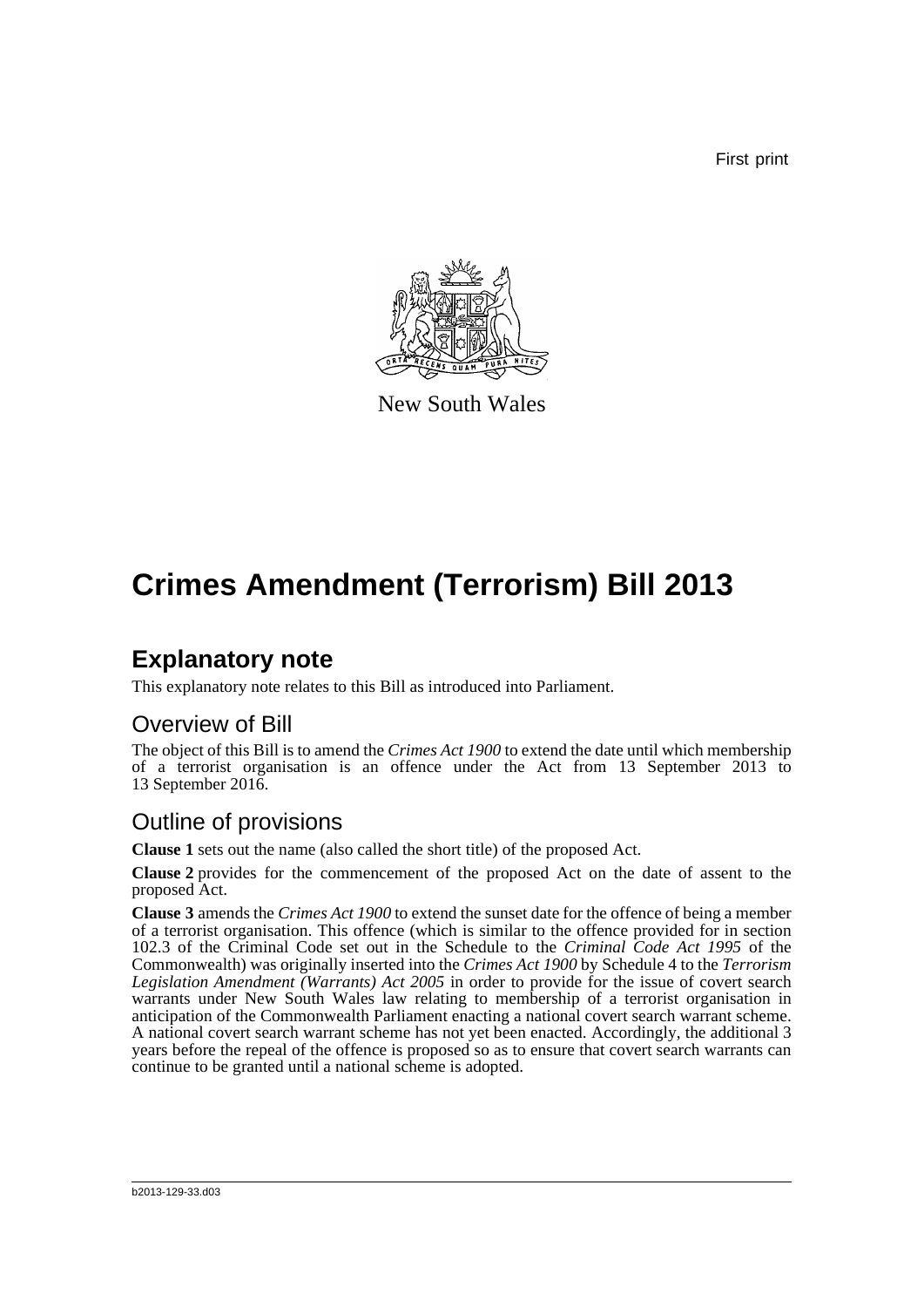First print



New South Wales

# **Crimes Amendment (Terrorism) Bill 2013**

### **Contents**

|    |                                    | Page |
|----|------------------------------------|------|
|    |                                    |      |
| 1  | Name of Act                        |      |
| 2. | Commencement                       | ◠    |
| 3  | Amendment of Crimes Act 1900 No 40 | ◠    |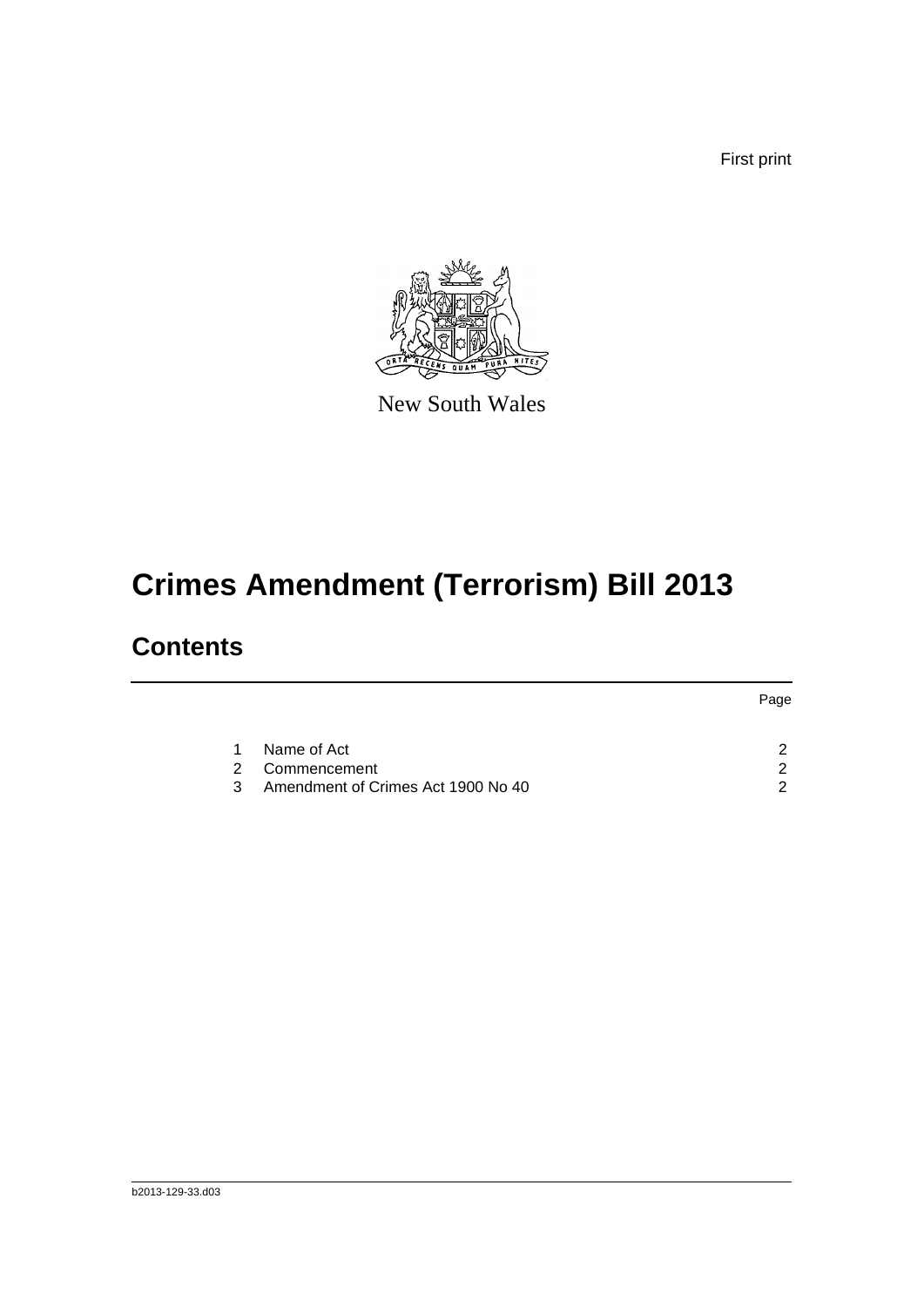

New South Wales

# **Crimes Amendment (Terrorism) Bill 2013**

No , 2013

#### **A Bill for**

An Act to amend the *Crimes Act 1900* in relation to terrorism.